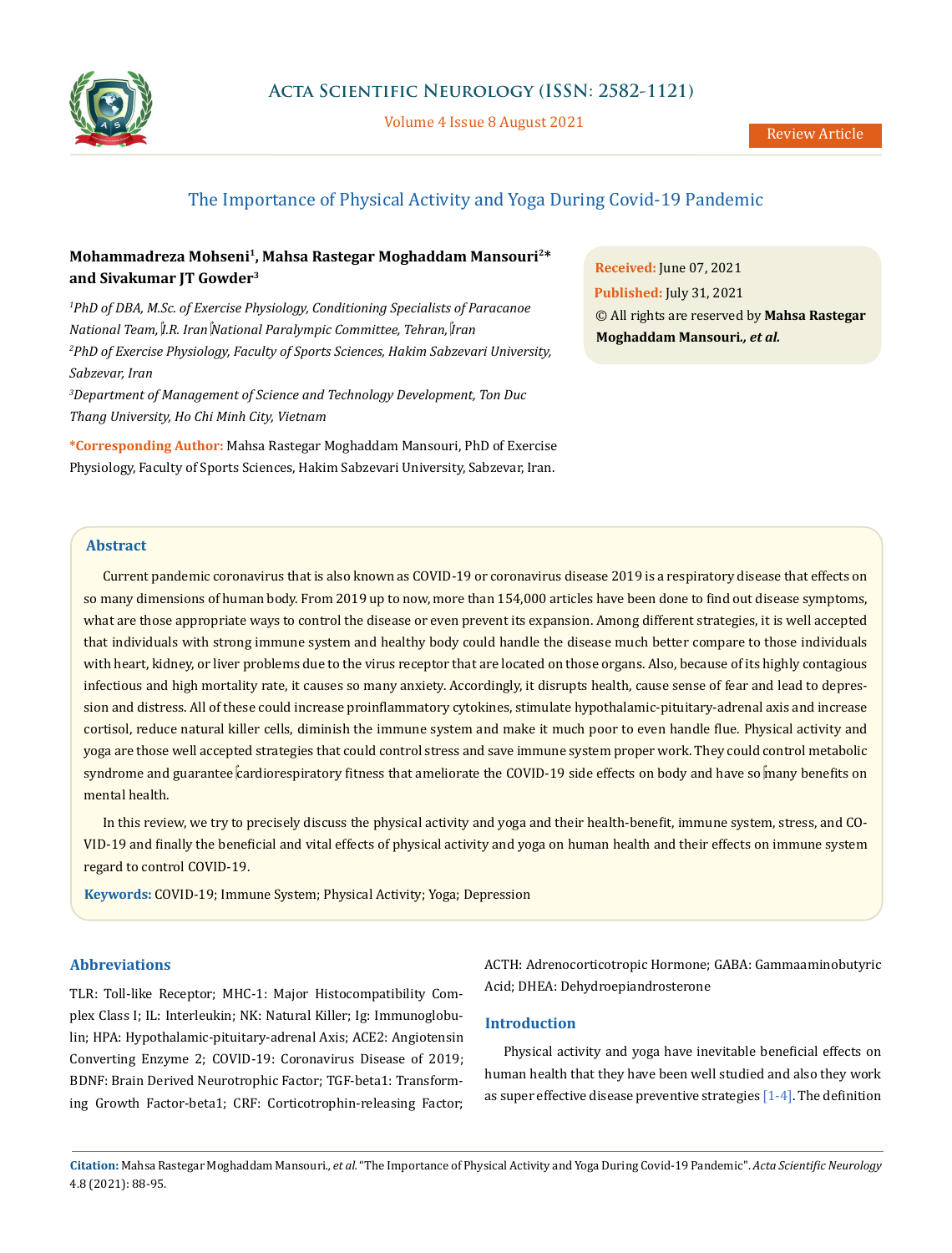and details about physical activity and yoga goes back to 1980s. Most of the today's article that report their valuable effects skip their foremost introduction and mostly focus on their outcomes. In this review, we not only discuss disease-related outcomes of physical activity and yoga, but also we deliberate physical activity and yoga in important details [e.g. COVID-19]. Moreover, diseaserelated stress is important items that could highly affect immune system and increase disease-induced consequences. So we decide to define physical activity and yoga and also discuss their healthrelated effects and stress-induced responses on COVID-19 as highly contagious disease that threat world health.

In current study, we focused on COVID-19 and strategies that could help to control this disease. PubMed was used to search articles that cover the definition, explanation, and beneficial effects of physical activity and yoga. Also, immune system, its changes and responses to stress and stress-derived changes was studied. Finally, their relationship with COVID-19 was searched and discussed.

### **Physical activity**

Physical activity is well-known and old word. Search "physical activity" in PubMed shown the most first articles are refer to 1800s. Physical activity is defined as any skeletal muscle inducedmovement that increase and required continuously energy expenditure and positively correlated with physical fitness  $[3]$ . To express the amount of energy required technically kilojoules [kJ] and historically kilocalories [kcal] are used. Each kcal equal to 4.184 kJ and kcal is a measure of heat and kJ is a measure of energy expenditure but kcal is most often be used. There is a considerable differences between physical activity and exercise and there are not exchangeable. First, there is a need to mentioned physical fitness components. There are two categories for physical fitness that each of them are subdivided into more branches. Health-related fitness and skill-related fitness are physical fitness components. The former one consists of cardiorespiratory endurance, muscular endurance, muscular strength, body composition, and flexibility. The later one consists of agility, balance, coordination, speed, power, and reaction time  $\lceil 3 \rceil$ . Exercise is those body movement that results in increase energy expenditure, highly positively correlated with physical fitness, it is planned, structured, and purposeful [to improve or maintain physical fitness components] [3].

Abundance of evidence confirm the health benefits of regular physical activity, that associated with remarkable decrease in the risk of more than 25 chronic medical conditions and their related mortality  $[1,2]$ . Following the approve of beneficial effects of physical activity and due to dose-response relationship between physical activity and health there is a guideline recommendation that the time goal which should be meet is 150 min per week doing moderate to vigorous physical activity. Also physical activity can be measurable using variables such as how hard the work should be, how long does is take, and how often should it be done which there are intensity, duration, and frequency, respectively [2].

#### **Yoga**

Yoga is old in India and is part of Indian spiritual practice which could be translated as union or conjunction. It is describe as controlling mental, silencing of the mind and communion with the universe to unit body, mind, and soul [5,6]. Nowadays, yoga becomes a mean for health and is so popular practice in Western societies. Yoga consists of components such as physical posture [asanas], regulated breathing [pranayama], and meditation. With regard to asanas, yoga is much similar to physical exercise and breath regulation and posture maintenance is those differences [6]. Precisely, having rhythmic breath and fix posture are also important in so many exercises and physical activities to keep metabolic system work properly and maintain balance and coordination while performing [7].

There are many classification and styles for yoga which could be studied in details elsewhere  $[6]$ . Although yoga is mostly focus on communion and spiritual but most people look at it as physical activity and physical exercise which is not far away of reality. While doing physical activity if it performed mindfully can also cover both physical and spiritual aspects  $[6]$ . It has been shown that doing yoga could increase energy, improve immune system function, and prevent disease. Besides, yoga is one of those approved safe practice that health care providers also use it to work on musculoskeletal pain such as low back pain  $[4,5]$ . Also, yoga could improve some physical fitness components such as flexibility, muscular endurance [while comparing to sedentary individuals], and ameliorate attention [6]. Yoga was used for type II diabetes, menopausal symptoms, Parkinson's diseases, depression, balance, and even falls in older adults that highlight the importance of doing more research [5]. The effectiveness of yoga be higher while added to daily routine and it should be mentioned that there is no fit yoga program for everyone. In other word, each population need to have their own adapted yoga program that match their needs to find best results

**Citation:** Mahsa Rastegar Moghaddam Mansouri*., et al.* "The Importance of Physical Activity and Yoga During Covid-19 Pandemic". *Acta Scientific Neurology* 4.8 (2021): 88-95.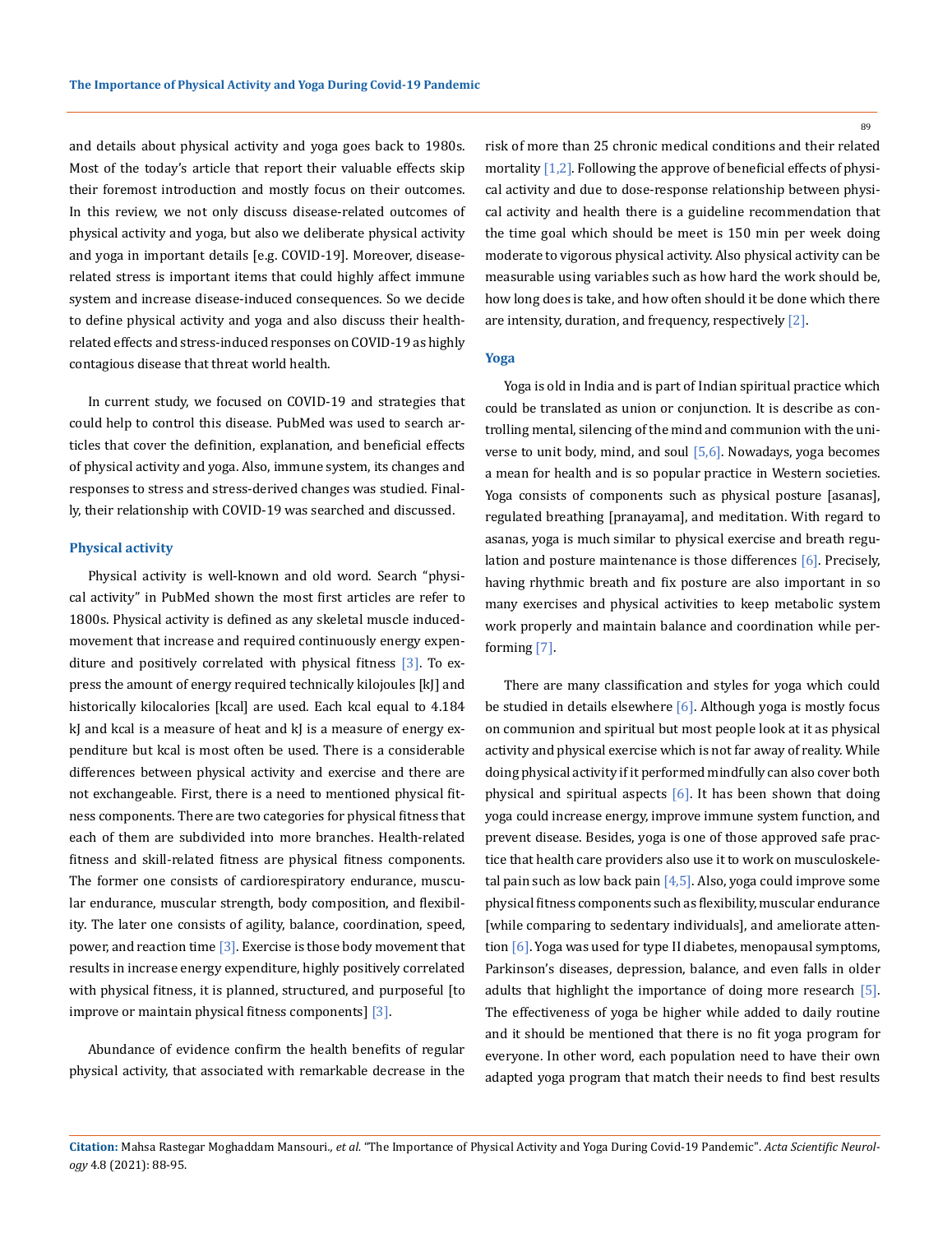[5]. Yoga also is different from physical activity as it mainly focus on the various layer of consciousness and even if there is movement in the body, it is just look like physical activity. Perform yoga and keep posture maybe could be equal to isometric contraction but truly it is not as it has been shown that isometric contraction could increase heart rate by 32% but heart rate increase by about 6% in yoga. In other hand, some warm up exercises are used in yoga to prevent muscle soreness [6].

## **Stress and human body systems: immune systems and Covid-19**

Immune system could be define as natural [innate] and specific [adaptive] immunity which the former one is body defense against any kind of pathogens that last for short time and the later one is slow and specified immune response  $[8]$ . Granulocytes are main cells group that involve in natural immunity. This group contains neutrophil, macrophage, and phagocytic cells. These cells responses mount inflammation. Macrophages could release cytokines that could deliver fever and inflammation. Eosinophil, natural killers, and complement protein are other members of natural immunity. It has been shown that natural killer cells are important to limit viral infection  $[8]$ . Lymphocytes is one of the specific immunity component that due to their special receptors on their surface they could attach to special molecules which is called antigen and finally could respond to one kind of invader in body and act as antigenspecific cells that need to proliferate to be enough in number to cope with invader. Among lymphocyte subgroup, B-cells produce antibodies and could bind to free virus by mean to prevent them from enter to the cells. Also, T-cytotoxic cells could lyse virus-infected cells by recognizing the antigen that expressed by those cells [8,9]. Among immune system's components natural killer cells [as natural or innate immunity] and B cells and T-cytotoxic cells [as specific or adaptive immunity] could control virus infection  $[8,10]$ .

Natural killer cells could destroy unwanted cells [e.g. tumor, virus] with no previous sensitization and antigen-specific receptors which help natural killer cells as first defense line of body [11]. There are some virus that could interfere with natural killer cells and suppress their works while some other virus could induce natural killer cells proliferation  $[11]$ . Natural killer cells control virus through their receptors like natural cytotoxicity receptors that per se is divided into three subgroups [NKp30, NKp44, and NKp46]. Among them NKp46 is the most abundant and known as influenza virus efficient defense but activating natural killers will not happen with one receptors activity and efficient natural killer cells activation needs cooperation of other receptors which all acting with together [12]. Natural killer-activated-receptors stimulate toll-like receptor [TLR] on natural killer cells. TLR similar to natural cytotoxicity receptors has subgroups that among them, TLR2 is critical for vaccine viral infection control [11,12]. Natural killer cells' activity is controlled by its activating and inhibitory receptors. As natural killer cells work with no previous sensitization, body needs a controlling pathway for natural killer activities. In healthy body expression of major histocompatibility complex class I [MHC-1] molecules inhibit or control natural killer cells activation and even its over-activity [11].

Adaptive immune system or specific immunity consists of two immune responses. First, cellular immune responses against intracellular pathogens like viruses which is mediated by T cells mainly T helper 1 lymphocytes. Second, humoral immune responses against extracellular pathogens like bacteria that is mediated by T helper 2 lymphocyte. T helper lymphocytes secretes cytokines as IL 2 and interferon gamma that these cytokines active T cytotoxic and natural killer cells and also secreted IL4 and IL10 which activate B cells  $[8,13]$ . B cells and T cells arise from bone marrow, B cells mature in bone marrow and T cells mature in thymus. B cells and T cytotoxic cells as lymphocyte are a type of white blood cells. They are virus defense in specific or adaptive immunity. They act via their receptors which are located on their surface and only bind to specific antigen and act as antigen-specific cells. Receptors that are inside the cytoplasm bind to virus-induced molecules and detect them as infection. Infection per se stimulates antigen presenting cells and T cells.

Subsequently T cells help B cells to make antibodies and face with infection agent and T cell also could kill infection [13,14]. B cells generate antibodies that could neutralize bacteria-related toxin, opsonization, and bind to free virus to control them. They produce different kinds of antibodies as immunoglobulin [Ig] A, IgE, IgM, IgG, and IgD  $[8,13]$ . IgA is secreted by mucous membrane, IgE is evolved as a last line of defense to protect against venoms and involve in allergy, IgM clear antigen from blood, IgG could diffuse into tissue and protect body from infection-induced by virus or bacteria, and IgD is probably secreted by immature B cells [8,13,14]. T cytotoxic express T-cell receptor that recognize specific antigen that is produced by a threat. B cells can only recognize antigen but T cells could recognize antigenic complex that bound to

**Citation:** Mahsa Rastegar Moghaddam Mansouri*., et al.* "The Importance of Physical Activity and Yoga During Covid-19 Pandemic". *Acta Scientific Neurology* 4.8 (2021): 88-95.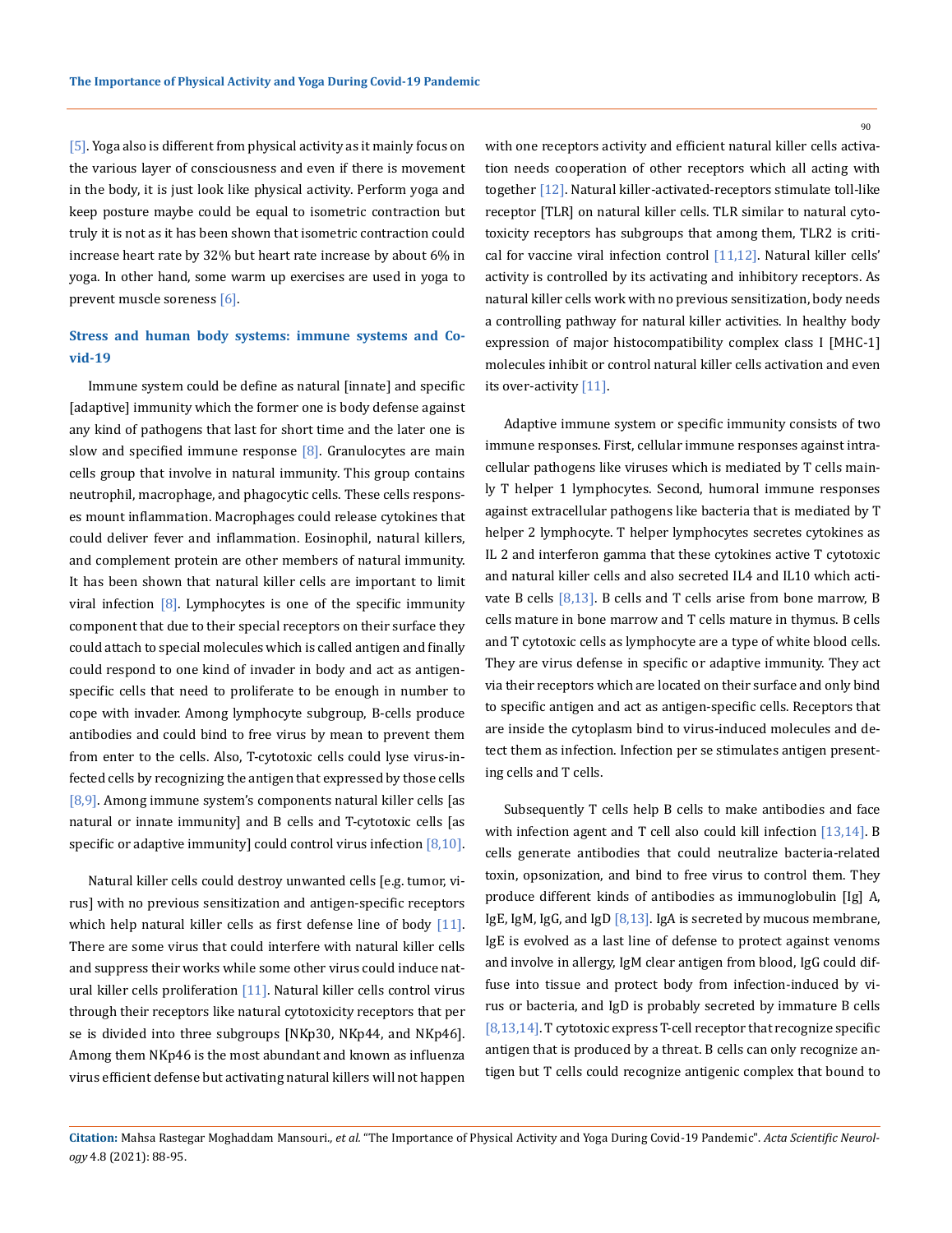major histocompatibility complex or MHC. MHC is a large specific site on chromosome 6 of DNA that contain polymorphic genes and essential for adaptive immunity. It presents peptides on cell surface for recognition by T cells. There are two class of MHC; I and II. MHC class I interact with co-receptor CD8 on T cell and MHC class II interact with co-receptor CD4 on T cell. CD8 T cell monitor body cells and destroy threat like virally infected cells [14].

Stress has so many meaning among people but is has been defined as body's homeostasis interruption in response to difficult situation. Also, attempts of pathogens to penetrate into cells is another strong stressor  $[15]$ . Stress and psychological anxieties have so various effects on body's physiologic as on immune systems [16]. Stress links to immune system's alteration and could increase the prone of infectious disease. Brain and immune system are two key elements that try to keep body in balance. Stress is mediated through sympathetic pathway and release various substances  $[16,17]$ . It increases gastrointestinal symptoms, increases proinflammatory cytokines and results in brain alteration in schizophrenia. Also, stress stimulates neuropeptides and active brain's glial cells which leads to release inflammatory cytokines, causes brain inflammation, and subsequently make brain-related diseases worsen [9]. Also, psychological stress could impair immune system. Each immune cells has receptors for stress-induced hormone secretion. In other word, stress puts body in challenged situation that stimulates autonomic nervous and endocrine system and subsequent epinephrine, norepinephrine, and cortisol secretion [9,18]. It has been shown that during stress immune system's cells changes their signaling to these hormones and increase proinflammatory responses  $[9]$ . While the stressor situation is too high to perceive the cortisol secretion increases and affects the immune system [18]. Cortisol in short time could limit inflammation and acts as anti-inflammatory agent but its chronic elevation suppresses immune system and increases inflammatory cytokines [9]. Stress also increase the rate of illness, change the function of immune system cells [17] and emotional stress could reduce natural killer cells even in person with benign symptoms  $[10]$ . It is documented that T-cell and natural killer have antitumor activity [19] and stress and psychological stress could reduce natural killer cells function and body losses its early antiviral immune response [8,10]. Stress mainly chronic one [lasted more than days] actives the HPA or hypothalamic-pituitary-adrenal axis and increases glucocorticoid [e.g. cortisol] and mediates apoptosis of pre-mature B

cells, decreases them in number, and impairs antibody response that affect more than 60% of them and eliminate them in 36 hours [20]. Stress decreases the T cells proliferative response, drop them in number, decrease the sensitivity of T cells receptors [beta2-adernegic receptors] that result in low sympatho-adrenergicinduced immune response [8,15].

Acute stress [which lasting for minutes] eliminate pathogens and increase proinflammatory cytokines while chronic stress [that lasting from days to years] increase the susceptibility to infectious, highly increase pro-inflammatory cytokines, disable immune system to control latent virus and activate latent virus [9,15]. It is unclear if pandemic Covid-19 is a latent virus that could be lytic form in the absence of immune system's proper function due to stress of Covid-19-infection [21].

#### **Covid-19: pandemic, structure, immune system and vaccine**

Pandemic infectious diseases are mostly dangerous historical events that spread worldwide and affect countries [22]. History witnesses various pandemics that expand and pass country by country. Spanish flu in 1918 and Asian flu in 1957 are pandemic diseases that affect about 50 % of people around the world [22]. COVID-19 is one of the current pandemic disease that similar to previous diseases affects many dimensions such as socioeconomics, health, and politics of worldwide [22].

Coronavirus first discover refer to about 60 years ago. It is a single strand RNA that act through its matched receptor in host. COVID-19 has an spike or S protein part that latch to angiotensin converting enzyme 2 or ACE2 which is COVID-19's receptor and found in the lungs, heart, kidney, and liver. The S protein of this virus has two domains as S1 and S2. S2 domain mediates coronavirus entry that attachment of S protein by ACE2 mount the virusrelated effects on body-related organs [23]. Coronavirus generate a sequence of immune system responses and stimulate lymphocytes. In most patient the number of T lymphocyte decrease and it could be a possible factor that complicate the situation for COVID 19 patients as it is one of the body virus defense strategy [24]. Presence of COVID19 in lung stimulate its macrophage. Macrophage is member of granulocyte –the largest group of cells in natural immunitythat attack to invader and phagocytose invader and damage tissue [8]. In the next stage of immune response, the T and B lymphocyte are involved. Virus present provokes strong immune response that

**Citation:** Mahsa Rastegar Moghaddam Mansouri*., et al.* "The Importance of Physical Activity and Yoga During Covid-19 Pandemic". *Acta Scientific Neurology* 4.8 (2021): 88-95.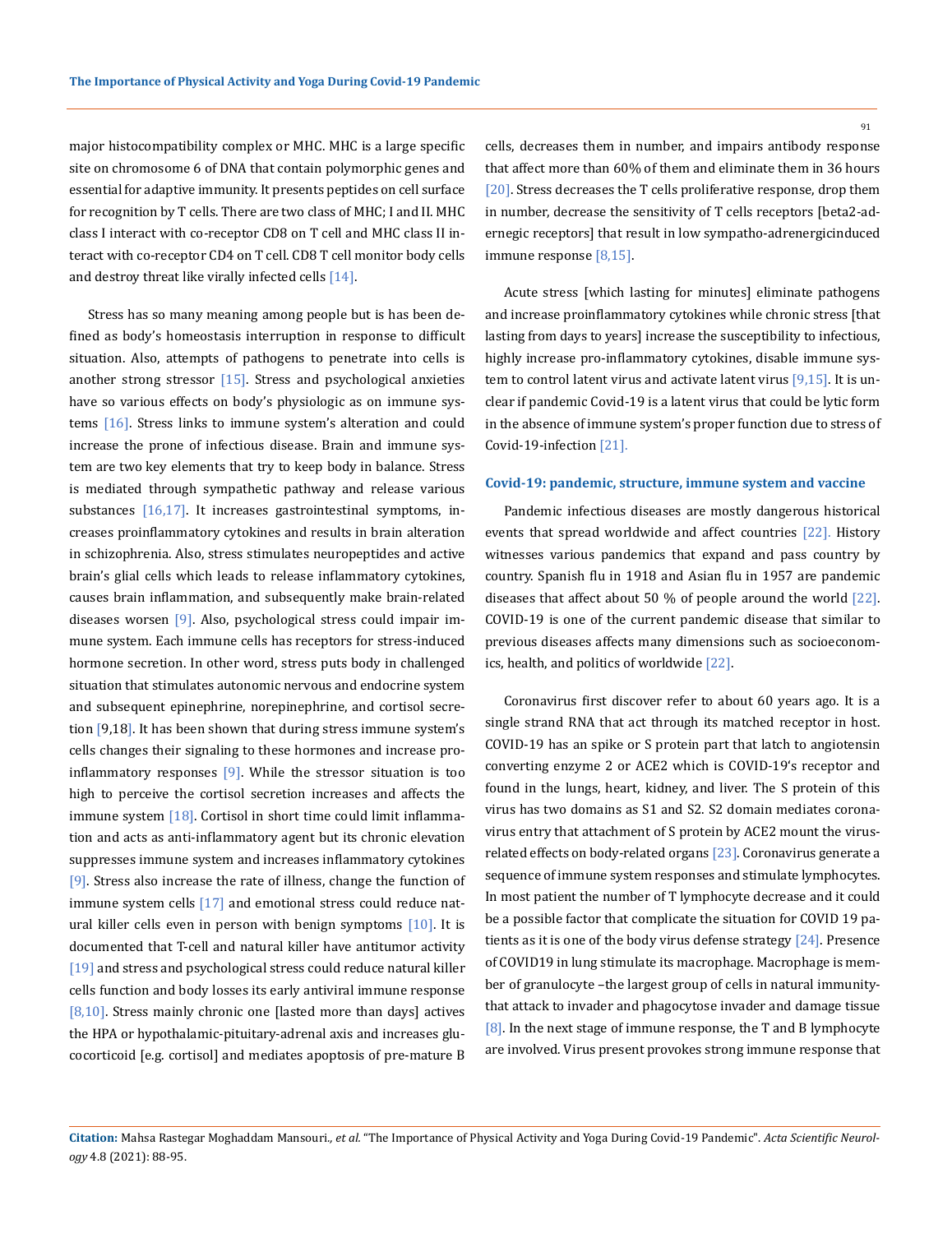several immune pathways are activated. Neutrophils move to infection sites and kill virus. Subsequent of these events, antigens present and stimulate adaptive or specific immunity that need seven to fourteen days following virus infection and activate B cells which induce virus-specific antibodies and T cytotoxic cells kill virusinfected cells  $[23]$ . It is well documented that, virus existence and chronic stimulation of T cells could result in body defense weakness due to T cell exhaustion and lower the proliferative capacity. T cell exhaustion stimulate inhibitory receptors and by affecting various regulators could affect T cells, B cells, and natural killer cells and subsequently suppress the immune system  $[23]$ . It has been proposed that CDC147 could have a role in facilitating SARS-Co-V entering for host cells  $[25]$ . CD147 that is known as Basigin or extracellular matrix metalloproteinase inducer or EMMPRIN is a transmembrane protein of the immunoglobulin that is a stimulator of matrix metalloproteinase. It has been shown that CD147 expression is often increase in inflammatory process such as cancer, influenza A, and even in high glucose  $[26]$ . CD147 is probably another receptor for COVID19 that mediate virus invasion into host cells  $[25]$ , but as there is one study which work on effect of Meplazumab, as an anti-CD147 antibody, in China maybe it would be better to have more research to have finalize decision about the role of CD147 on COVID19.

The role of vaccine in containment of COVID-19 is globally studied. Vaccine progress is a complicated process that need considerable amount of time. Vaccine help immune system with essential instructions to recognize disease and could create antibodies [27]. According to a published study about the effectiveness of vaccination, it is shown that it could reduce virus attack rate from 9% to about  $4.5\%$  which is more dominant in old people  $[28]$ . COVID-19 vaccines is a new and challengeable process to could find the best one and need more studies to have final conclusion.

## **Physical activity and yoga on controlling stress and cope with Covid-19**

Stress and psychological stress disable immune system and prone body for different diseases. COVID-19-induced social and health stress encourage depression, the fear of disease lead to considerable amount of stress on mind and body immune system. Current public health recommendation and staying home lead to physical inactivity that make immune system weak and make individual vulnerable for COVID-19. Performing exercise ameliorate 92

the immune system and anti-viral defense [29,30]. Also, COVID-19 induced social distancing lead to grow depression and doing physical activity and stay away of sedentary life style is so helpful to prevent depression and its derived immune system deficiency [13,31]. Performing physical activity cause multi-dimensional positive effects to cope with COVID-19 such as anti-inflammatory, antioxidant, strengthen immune system, neurogenesis and neuroprotection effects due to the brain derived neurotrophic factor or BDNF [29]. It is recommended that if an individual shown the COVID-19 symptom, should cease physical activity for about two weeks and if the symptoms are sever cease physical activity for about six weeks, otherwise continue to be active [29,32]. It has been reported that stop doing physical activity in just two week could negatively affect cardiorespiratory system and decrease insulin sensitivity. Being physically active positively control metabolic syndrome and guarantee cardiorespiratory fitness that ameliorate the COVID-19 side effects on body and also have so many benefits on mental health [29,31].

Yoga could regulate homeostatic responses of nervous, endocrine and immune systems. In other word doing yoga help to modulate nervous system responses [afferent and efferent signals] and regulate body posture and breath which promote physical and mental health [7,16]. According to published reports yoga could control risk factor that are associated with diseases conditions such as diabetes. Strong immune system could control the levels of CRP as an essential clinical characteristics of COVID-19 [7]. As it has been written before, stress could widely affect immune system and cause immunosuppression. Stress not only have negative effects on nervous system but also affects HPA. Modulation HPA axis with yoga could relieve stress and help antiviral immune responses [7,33]. It is reported that yoga and slow breathing techniques may be deliver complementary process for the management of hypertension in COVID-19 patients as most of COVID-19 patient have hypertension [7]. In other study, it is stated that yoga may help treating or even preventing SARS-CoV-2 [34]. But there is so limited evidence to could have final decision and need to be aware and it would be more wisely to stop it for about six weeks like what is recommended for physical activity [29].

Lactoferrin which is found in mammalian milk has antibacterial and antiviral properties and it has been documented lactoferrin could bind to ACE2 and may be preventive strategies for COVID-19.

**Citation:** Mahsa Rastegar Moghaddam Mansouri*., et al.* "The Importance of Physical Activity and Yoga During Covid-19 Pandemic". *Acta Scientific Neurology* 4.8 (2021): 88-95.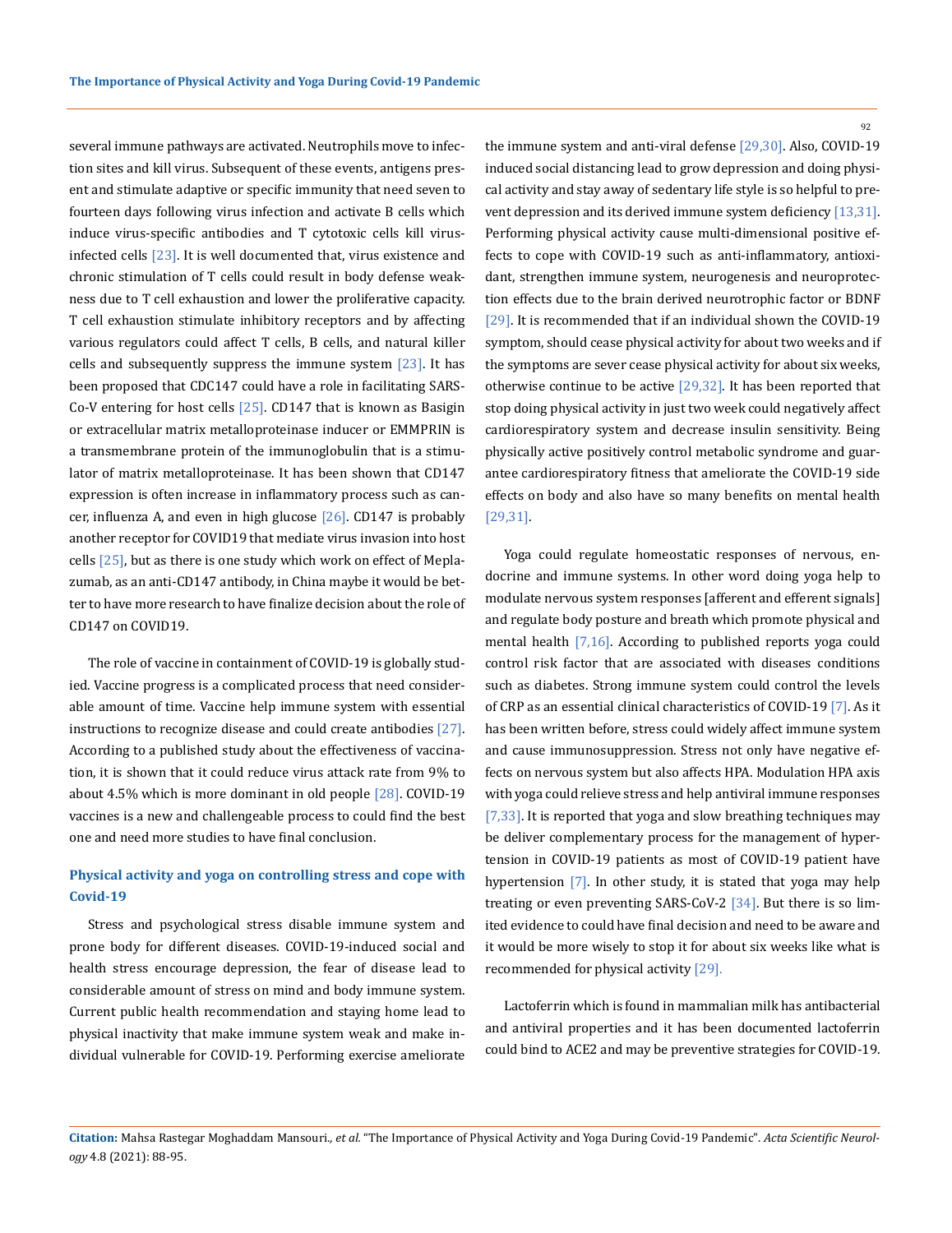It is documented that moderate exercise increase lactoferrin for about two hours following exercise  $[29]$ . As COVID-19 affect the lung, have strong respiratory system and doing endurance training could create beneficial adaptation to cope with this virusrelated outcomes [29]. ACE2 is a regulator of renin-angiotensin system [RAS] and metabolize angiotensin II into angiotensin 1-7. Angiotensin 1-7 has anti-inflammatory effects [35]. ACE2 acts as COVID19 receptor, it has been proposed that using angiotensin converting-enzyme inhibitors and angiotensin II receptor blockers may manage.

COVID-19 in hypertension patient. In contrast, animal studies show that these two inhibitors and blockers may increase ACE2 expression and may encourage the risk for COVID-19 [35]. The presence of ACE2 is necessary for producing angiotensin1-7 and its anti-inflammatory effects but ACE2 is also COVID-19's receptor that while this virus bind to it, ACE2 cannot use for anti-inflammatory role. There are two axis as ACE2-angiotensin 1-7-Mas receptor axis and ACE-angiotensin II-angiotensin receptor type 1 axis. The former one is necessary for presence of ACE2 and producing angiotensin1-7 –related anti-inflammation results. The later one related to inflammation. Body need balance between these two axes to use ACE2 without encouraging COVID-19. The simple way to create this balance is doing exercise. Training and physical activity increase the ACE2-angiotensin 1-7-Mas receptor axis and simultaneously inhibit the ACE-angiotensin II-angiotensin receptor type 1 axis and control the inflammation  $[35]$ . It has been shown that, by doing exercise and activating ACE2-angiotensin 1-7-Mas receptor axis pulmonary fibrosis could be reduce due to transforming growth factor-beta1 [TGF-beta1] reduction. TGFbeta1 is the most potent inducer of pulmonary diseases [35].

COVID-19 is new to our immune system and the first line of immune system [as innate immunity] is crucial to cope with new virus and following the virus entrance the body create its antibody and specific immunity will play key role to cope with it  $[13,29]$ . It is documented that physical activity less than 60 minutes and acute exercise increase the anti-inflammatory cytokines, natural killer cells, T cytotoxic cells, and immature B cells. Performing exercise could selectively increase lymphocyte and decrease inflammation that is so important to control clinical condition  $\lceil 36 \rceil$ . Prolong and intensive endurance exercise alter natural killer cell, T and B cells function, and other immune function biomarkers. Immune system needs oxygen and energy to generate cells, following prolong and

intensive exercise body's metabolism increase due to recovery and immune system face with transient dysfunction. It has been reported that, have sufficient carbohydrate and polyphenols could counter immune system dysfunction [36]. It is well documented although a bout of intensive exercise transiently decrease immune system responses but in a regular manner exercise decrease illness and control inflammation [36].

Yoga bring peace in life of individual and teach how to be aware about body and mind and how to be careful for other and pray good wishes for them. Yoga is not holding a special posture, in contrast it is a relaxed situation with focusing on infinity  $[6]$ . It has been reported that doing yoga could control and decrease pro-inflammatory cytokine in healthy individuals or patients and boost immune system. Yoga affect parasympathetic nervous system and reduce muscles' and joints' tension [6,30]. Continuous stressors lead to sympathetic overdrive and stimulate HPA that per se control wide majority of body systems [e.g. immune function, digestion]. The HPA axis release corticotrophin-releasing factor [CRF] from hypothalamus and subsequent adrenocorticotropic hormone [ACTH] secretion from pituitary gland and finally release cortisol. Cortisol run gluconeogenesis and increase blood glucose levels, suppress immune system and increase inflammatory cytokines, impair memory and cause depression [16,30]. Being positive and wellwishers encourage the body positive neurotransmitters such as serotonin, gamma-aminobutyric acid [GABA], and dehydroepiandrosterone [DHEA] [30]. Performing yoga not only control the cortisol and its-related dysfunction but also, promote parasympathetic and vagal tone which increase heart rate variability. Low heart rate variability show poor myocardia. Yogic training by releasing prolactin and oxytocin encourage the feeling of calmness, reduced cortisol, control and diminish stress [30]. It has been reported that yoga could decrease inflammatory markers and IL-6, increase immunoglobulin, elevate natural killer cells, increase leptin and adiponectin levels, and control acute and chronic stress [4,30]. Physical activity and yoga are beneficial ways to control stress and help body immune system to work properly.

### **Conclusion**

Stress and fear of COVID-19 could disable immune system and prone body for different diseases. Home-staying and public health recommendation [such as social distancing] lead to depression and physical inactivity that they both make immune system weak. Physical activity and yoga improve this vital system and by creating

**Citation:** Mahsa Rastegar Moghaddam Mansouri*., et al.* "The Importance of Physical Activity and Yoga During Covid-19 Pandemic". *Acta Scientific Neurology* 4.8 (2021): 88-95.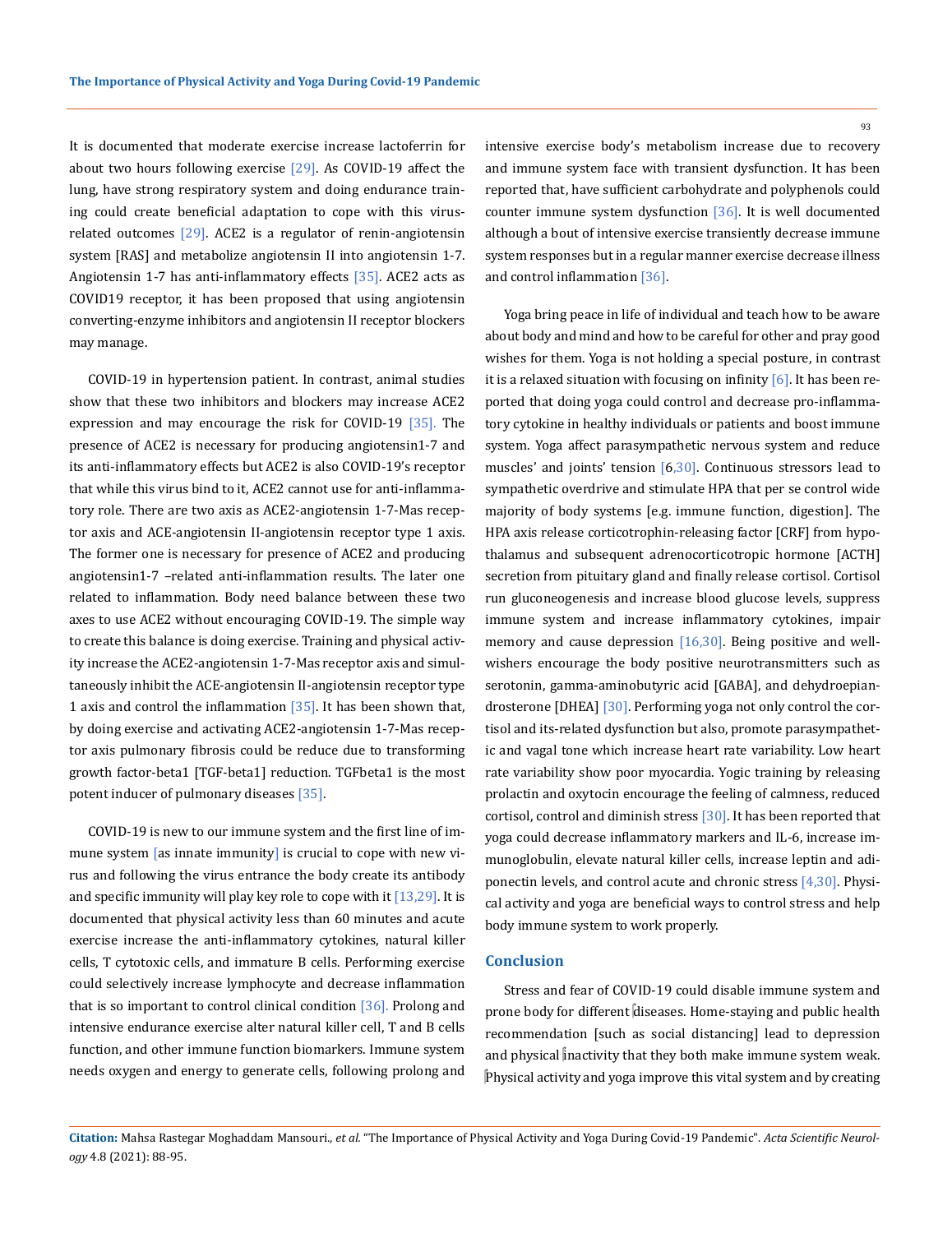balance between ACE2-angiotensin 1-7-Mas receptor axis and ACEangiotensin II-angiotensin receptor type  $\alpha$  axis could have anti-viral effects. Performing physical activity and have active life style is so helpful to improve immune system and prevent depression. Doing physical activity and yoga have various positive effects such as anti-inflammatory,  $\int$ antioxidant, neurogenesis and neuroprotection that could consider them as strategies to cope with COVID-19. They could decrease inflammatory markers and IL-6, increase immunoglobulin, elevate natural killer cells, T cytotoxic cells, and  $\lim_{h\rightarrow 0}$ B cells and consequently control acute and chronic stress, decrease inflammation, and control clinical condition. Also, there are different efforts about vaccination and even though some research show their positive effect to control the COVID-19 expansion but still there are lots of issues to work on them. Generally, more studies need to uncover the COVID-19 secrets and any appropriate ways to control it and its-induced stress, and scrutinized probable effects of different types of physical activities on COVID-19, as well.

### **Conflict of Interest**

Current study authors have no conflict of interest, financial or otherwise.

## **Bibliography**

- 1. [Warburton DER and Bredin SSD. "Health benefits of physical](https://pubmed.ncbi.nlm.nih.gov/28708630/)  [activity: a systematic review of current systematic reviews".](https://pubmed.ncbi.nlm.nih.gov/28708630/)  *[Current Opinion in Cardiology](https://pubmed.ncbi.nlm.nih.gov/28708630/)* 32.5 (2017): 541-556.
- 2. Hills AP., *et al*[. "Physical Activity and Health: "What is Old](https://pubmed.ncbi.nlm.nih.gov/26319905/)  is New Again". *[Advances in Food and Nutrition Research](https://pubmed.ncbi.nlm.nih.gov/26319905/)* 75 [\(2015\): 77-95.](https://pubmed.ncbi.nlm.nih.gov/26319905/)
- 3. Caspersen CJ., *et al*[. "Physical activity, exercise, and physical fit](https://www.ncbi.nlm.nih.gov/pmc/articles/PMC1424733/)[ness: definitions and distinctions for health-related research".](https://www.ncbi.nlm.nih.gov/pmc/articles/PMC1424733/)  *[Public Health Report](https://www.ncbi.nlm.nih.gov/pmc/articles/PMC1424733/)* 100.2 (1985): 126-131.
- 4. Field T. "Yoga research review". *[Complementary Therapies in](https://pubmed.ncbi.nlm.nih.gov/27502816/)  Clinical Practice* [24 \(2016\): 145-161.](https://pubmed.ncbi.nlm.nih.gov/27502816/)
- 5. [Cramer H and Lauche R. "Yoga therapy: Efficacy, mechanisms](https://pubmed.ncbi.nlm.nih.gov/30219457/)  and implementation". *[Complementary Therapies in Medicine](https://pubmed.ncbi.nlm.nih.gov/30219457/)* [40 \(2018\): 236.](https://pubmed.ncbi.nlm.nih.gov/30219457/)
- 6. Govindaraj R., *et al*[. "Yoga and physical exercise a review and](https://pubmed.ncbi.nlm.nih.gov/27044898/)  comparison". *[International Review of Psychiatry \(Abingdon,](https://pubmed.ncbi.nlm.nih.gov/27044898/)  England)* [28.3 \(2016\): 242-253.](https://pubmed.ncbi.nlm.nih.gov/27044898/)
- 7. Nagarathna R., *et al*[. "A Perspective on Yoga as a Preventive](https://pubmed.ncbi.nlm.nih.gov/32669762/) [Strategy for Coronavirus Disease 2019".](https://pubmed.ncbi.nlm.nih.gov/32669762/) *International Journal of Yoga* [13.2 \(2020\): 89-98.](https://pubmed.ncbi.nlm.nih.gov/32669762/)
- 8. [Segerstrom SC and Miller GE. "Psychological stress and the](https://www.ncbi.nlm.nih.gov/pmc/articles/PMC1361287/) [human immune system: a meta-analytic study of 30 years of](https://www.ncbi.nlm.nih.gov/pmc/articles/PMC1361287/) inquiry". *[Psychological Bulletin](https://www.ncbi.nlm.nih.gov/pmc/articles/PMC1361287/)* 130.4 (2004): 601-630.
- 9. Morey JN., *et al*[. "Current Directions in Stress and Human Im](https://www.ncbi.nlm.nih.gov/pmc/articles/PMC4465119/)mune Function". *[Current Opinion in Psychology](https://www.ncbi.nlm.nih.gov/pmc/articles/PMC4465119/)* 5 (2015): 13- [17.](https://www.ncbi.nlm.nih.gov/pmc/articles/PMC4465119/)
- 10. Witek-Janusek L., *et al*[. "Psychologic stress, reduced NK cell](https://pubmed.ncbi.nlm.nih.gov/17092654/) [activity, and cytokine dysregulation in women experiencing](https://pubmed.ncbi.nlm.nih.gov/17092654/) diagnostic breast biopsy". *[Psychoneuroendocrinology](https://pubmed.ncbi.nlm.nih.gov/17092654/)* 32.1 [\(2007\): 22-35.](https://pubmed.ncbi.nlm.nih.gov/17092654/)
- 11. van Erp EA., *et al*[. "Viral Infection of Human Natural Killer](https://www.ncbi.nlm.nih.gov/pmc/articles/PMC6466310/) Cell". *Viruses* [11.3 \(2019\).](https://www.ncbi.nlm.nih.gov/pmc/articles/PMC6466310/)
- 12. [Brandstadter JD and Yang Y. "Natural killer cell responses to](https://www.ncbi.nlm.nih.gov/pmc/articles/PMC3128146/) viral infection". *[Journal of Innate Immunity](https://www.ncbi.nlm.nih.gov/pmc/articles/PMC3128146/)* 3.3 (2011): 274- [279.](https://www.ncbi.nlm.nih.gov/pmc/articles/PMC3128146/)
- 13. [Nicholson LB. "The immune system".](https://pubmed.ncbi.nlm.nih.gov/27784777/) *Essays in Biochemistry* [60.3 \(2016\): 275-301.](https://pubmed.ncbi.nlm.nih.gov/27784777/)
- 14. Andersen MH., *et al*. "Cytotoxic T cells". *[The Journal of Investi](https://pubmed.ncbi.nlm.nih.gov/16417215/)[gative Dermatology](https://pubmed.ncbi.nlm.nih.gov/16417215/)* 126.1 (2006): 32-41.
- 15. [Dragoş D and Tănăsescu MD. "The effect of stress on the de](https://pubmed.ncbi.nlm.nih.gov/20302192/)fense systems". *[Journal of Medicine and Life](https://pubmed.ncbi.nlm.nih.gov/20302192/)* 3.1 (2010): 10-18.
- 16. Falkenberg RI., *et al*[. "Yoga and immune system functioning: a](https://pubmed.ncbi.nlm.nih.gov/29429046/) [systematic review of randomized controlled trials".](https://pubmed.ncbi.nlm.nih.gov/29429046/) *Journal of [Behavioral Medicine](https://pubmed.ncbi.nlm.nih.gov/29429046/)* 41.4 (2018): 467-482.
- 17. Wyman PA., *et al*[. "Association of Family Stress With Natural](https://pubmed.ncbi.nlm.nih.gov/17339503/) [Killer Cell Activity and the Frequency of Illnesses in Children".](https://pubmed.ncbi.nlm.nih.gov/17339503/) *[Archives of Pediatrics and Adolescent Medicine](https://pubmed.ncbi.nlm.nih.gov/17339503/)* 161.3 (2007): [228-234.](https://pubmed.ncbi.nlm.nih.gov/17339503/)
- 18. [Jackson EM. "STRESS RELIEF: The Role of Exercise in Stress](https://journals.lww.com/acsm-healthfitness/fulltext/2013/05000/stress_relief__the_role_of_exercise_in_stress.6.aspx) Management". *[ACSM's Health and Fitness](https://journals.lww.com/acsm-healthfitness/fulltext/2013/05000/stress_relief__the_role_of_exercise_in_stress.6.aspx) Journal* 17.3 (2013): [14-19.](https://journals.lww.com/acsm-healthfitness/fulltext/2013/05000/stress_relief__the_role_of_exercise_in_stress.6.aspx)
- 19. Roghanian A., *et al*[. "B Cells Promote Pancreatic Tumorigen](https://cancerdiscovery.aacrjournals.org/content/6/3/230)esis". *[Cancer Discovery](https://cancerdiscovery.aacrjournals.org/content/6/3/230)* 6.3 (2016): 230-232.
- 20. McGregor BA., *et al*[. "Stress, cortisol, and B lymphocytes: a](https://www.ncbi.nlm.nih.gov/pmc/articles/PMC4837014/) [novel approach to understanding academic stress and im](https://www.ncbi.nlm.nih.gov/pmc/articles/PMC4837014/)mune function". *[Stress \(Amsterdam, Netherlands\)](https://www.ncbi.nlm.nih.gov/pmc/articles/PMC4837014/)* 19.2 (2016): [185-191.](https://www.ncbi.nlm.nih.gov/pmc/articles/PMC4837014/)

**Citation:** Mahsa Rastegar Moghaddam Mansouri*., et al.* "The Importance of Physical Activity and Yoga During Covid-19 Pandemic". *Acta Scientific Neurology* 4.8 (2021): 88-95.